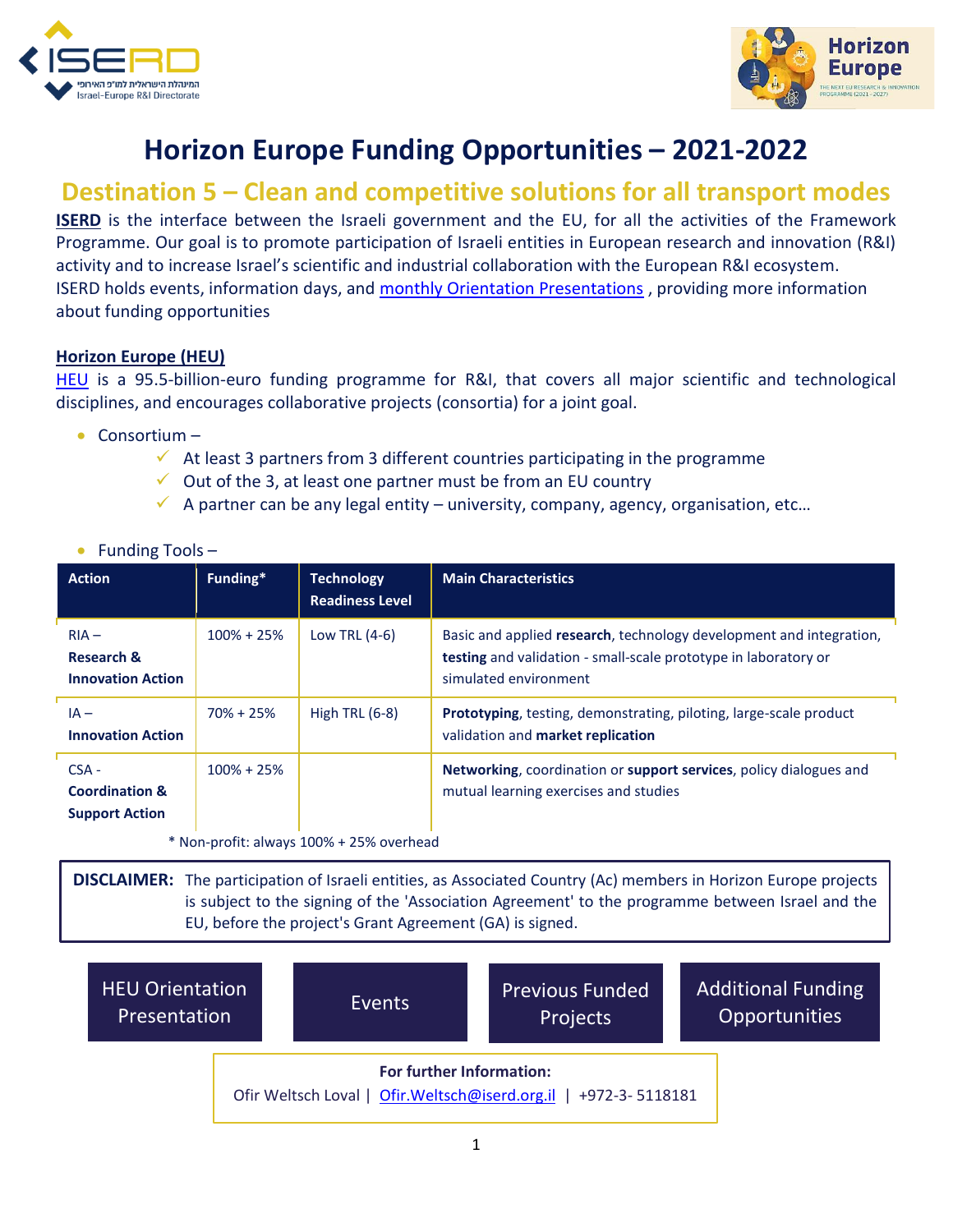



| <b>Topic</b>                                                                                                                                                                                          | <b>Expected TRL</b> | <b>Budget</b><br>per<br><b>Grant</b><br>[ME] | No. of<br><b>Projects</b> | <b>Action</b> | <b>Deadline</b> |  |  |
|-------------------------------------------------------------------------------------------------------------------------------------------------------------------------------------------------------|---------------------|----------------------------------------------|---------------------------|---------------|-----------------|--|--|
| Zero-emission road transport                                                                                                                                                                          |                     |                                              |                           |               |                 |  |  |
| HORIZON-CL5-2022-D5-01-08: Modular multi-<br>powertrain zero-emission systems for HDV (BEV<br>and FCEV) for efficient and economic operation<br>(2ZERO)                                               | $7 - 8$             | $15 - 20$                                    | 3                         | $IA^*$        | 26.4.22         |  |  |
| HORIZON-CL5-2022-D5-01-09: Nextgen EV<br>components: High efficiency and low cost electric<br>motors for circularity and low use of rare resources<br>(2ZERO)                                         | $5 - 7$             | $3-6$                                        | 4                         | <b>RIA</b>    | 26.4.22         |  |  |
| HORIZON-CL5-2022-D5-01-10: New generation of<br>full electric urban and peri-urban Bus Rapid Transit<br>systems to strengthen climate-friendly mass<br>transport (2ZERO)                              | $7 - 8$             | $20 - 25$                                    | $\mathbf{1}$              | $IA*$         | 26.4.22         |  |  |
| HORIZON-CL5-2022-D5-01-11: Stimulating Road<br><b>Transport research and innovation dissemination</b><br>and implementation in Europe and around the<br><b>World</b>                                  |                     | $\overline{2}$                               | $\mathbf{1}$              | <b>CSA</b>    | 26.4.22         |  |  |
| <b>Aviation</b>                                                                                                                                                                                       |                     |                                              |                           |               |                 |  |  |
| HORIZON-CL5-2022-D5-01-12: Towards a silent and<br>ultra-low local air pollution aircraft                                                                                                             | 4                   | $2 - 5$                                      | 5                         | <b>RIA</b>    | 26.4.22         |  |  |
| HORIZON-CL5-2022-D5-01-13: Digital aviation<br>technologies for new aviation business models,<br>services, emerging global threats and industrial<br>competitiveness                                  | 4                   | $2 - 5$                                      | 5.                        | <b>RIA</b>    | 26.4.22         |  |  |
| HORIZON-CL5-2022-D5-01-14: European Aviation<br>Research Policy in support to EU policies and<br><b>initiatives</b>                                                                                   | 4                   | $0.2 - 2.5$                                  | 3                         | <b>RIA</b>    | 26.4.22         |  |  |
| Enabling climate neutral, clean, smart, and competitive waterborne transport                                                                                                                          |                     |                                              |                           |               |                 |  |  |
| HORIZON-CL5-2022-D5-01-01: Exploiting electrical<br>energy storage systems and better optimising large<br>battery electric power within fully battery electric<br>and hybrid ships (ZEWT Partnership) | 7                   | 8                                            | $\overline{2}$            | $IA*$         | 26.4.22         |  |  |
| HORIZON-CL5-2022-D5-01-02: Innovative non-<br>battery electric energy storage systems on-board<br>vessels (ZEWT Partnership)                                                                          | 5                   | 3                                            | 3                         | <b>RIA</b>    | 26.4.22         |  |  |
| HORIZON-CL5-2022-D5-01-03: Exploiting renewable<br>energy for shipping, in particular focusing on the<br>potential of wind energy (ZEWT Partnership)                                                  | 5                   | 9                                            | $\overline{2}$            | <b>RIA</b>    | 26.4.22         |  |  |